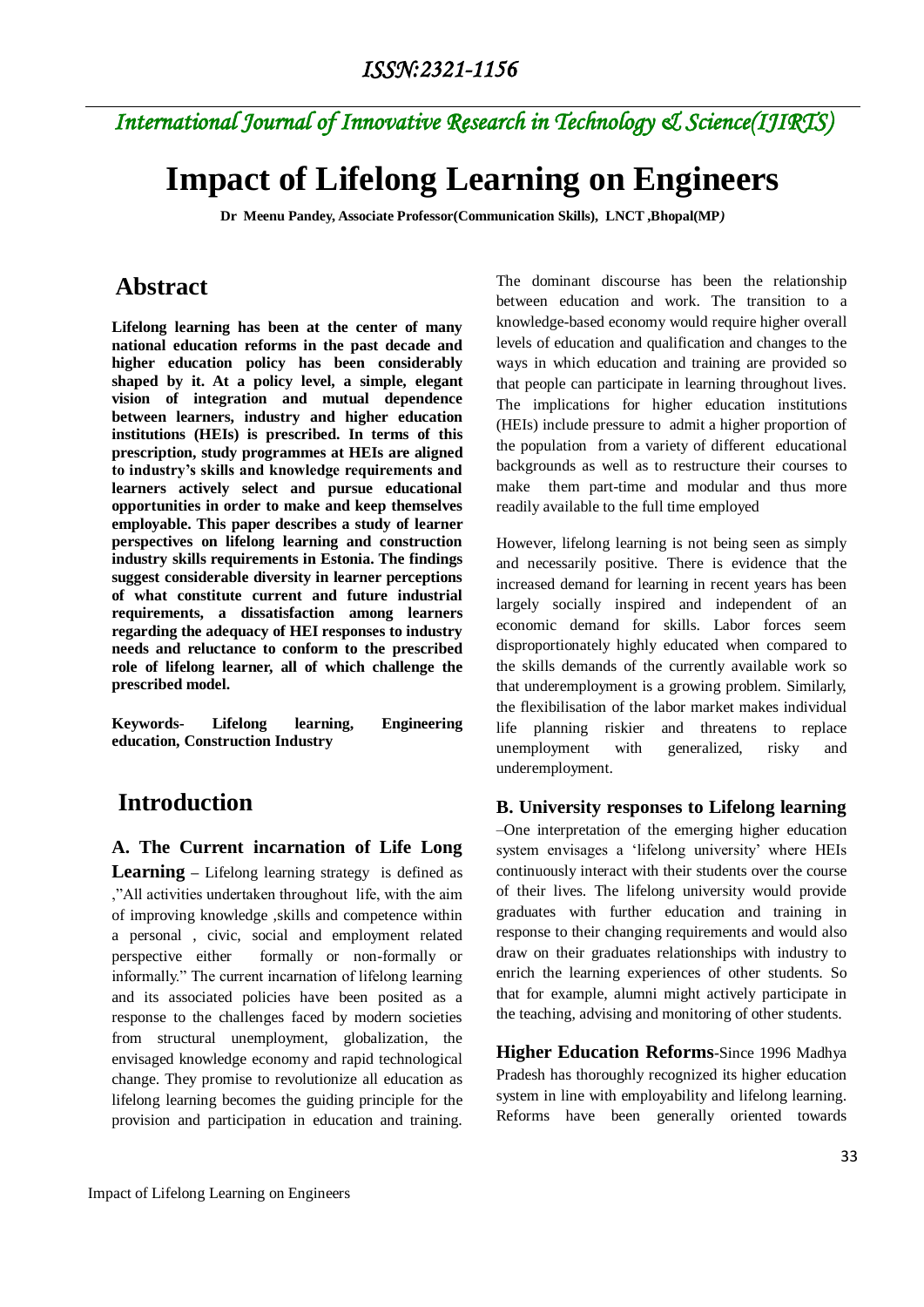## *ISSN:2321-1156*

# *International Journal of Innovative Research in Technology & Science(IJIRTS)*

economic imperatives with emphasis placed upon perceived benefits arising from "knowledge –based economy", alignment of education with labor force engaged in lifelong learning. These have included:

- A transition to competence-based study programmes;
- The inclusion of employers in the development of study programmes;
- Measures to make higher education more accessible and to open distance education centers.

The emerging higher education arrangement promises a high degree of integration between curricula, qualifications, professional standards and labor market requirements and appears relatively coherent and compact. This paper reports findings from a survey of students" perceptions of skills requirements of the construction industry both currently and in future, their opinions in terms of how HEIs are responding to these skills requirements and their attitudes towards lifelong learning in general.

### **Problem Formulation**

In this paper three way comparison between an individual"s competence, education provision and industry needs which employment –related lifelong learning implies. The individual learner must assess industrial requirements, relate these to their existing knowledge and skills and, in turn, assess the available education options in order to address any gap between their existing knowledge and skills status and the requirements of industry. The context is one of the mutual dependence where learners rely on industry for employment opportunities and education institutions to provide the necessary knowledge and skills to maintain their employability. Educational institutions rely on learners as their customers and on industry to provide the marketplace in which their programmes are valued. Industry, in turn, relies on produce suitably knowledgeable and skilled graduates as well as in the development and adaptation of the technology which industry depends upon. In this way, an education systems based on lifelong learning imposes obligations on learners and education institutions alike to consider

and respond to the knowledge and skills requirements of the industry.

### **Objectives of the Study**

This research is intended to address;

(1) How learners perceive the knowledge and skills requirements of industry and how common or diverse are these perceptions.

(2) What learners" perceptions are with regard to how effectively education institutions are responding to these same requirements?

## **Survey Methodology**

A questionnaire survey was developed to elicit the opinions of students of construction-related higher education study programmes. The questions addressed the three areas of enquiry set out above as follows:

#### *Their assessment of industry skills needs – specifically which of a list of skills were currently* **:**

- most in demand;
- would become more important in the future;
- would become less relevant in the future.

#### *Their HEI's responses to industry needs -students were asked:*

- Did they think universities respond effectively to industry skills needs?
- How realistic the picture of industry was that they were given while studying.
- How much job-related training they received as part of their study-programmes.
- To what extent they learnt to develop practical solutions to real problems.
- How confident they were that the skills and knowledge they had acquired were sufficient to meet market requirements.
- How confident they were that completing their programme of study would improve their career prospects.
- To what extent they acquired generic skills as part of their study programme.

#### *Engineering students as lifelong learners-*

 How they respond to a perceived demand for skills which are either not offered or not covered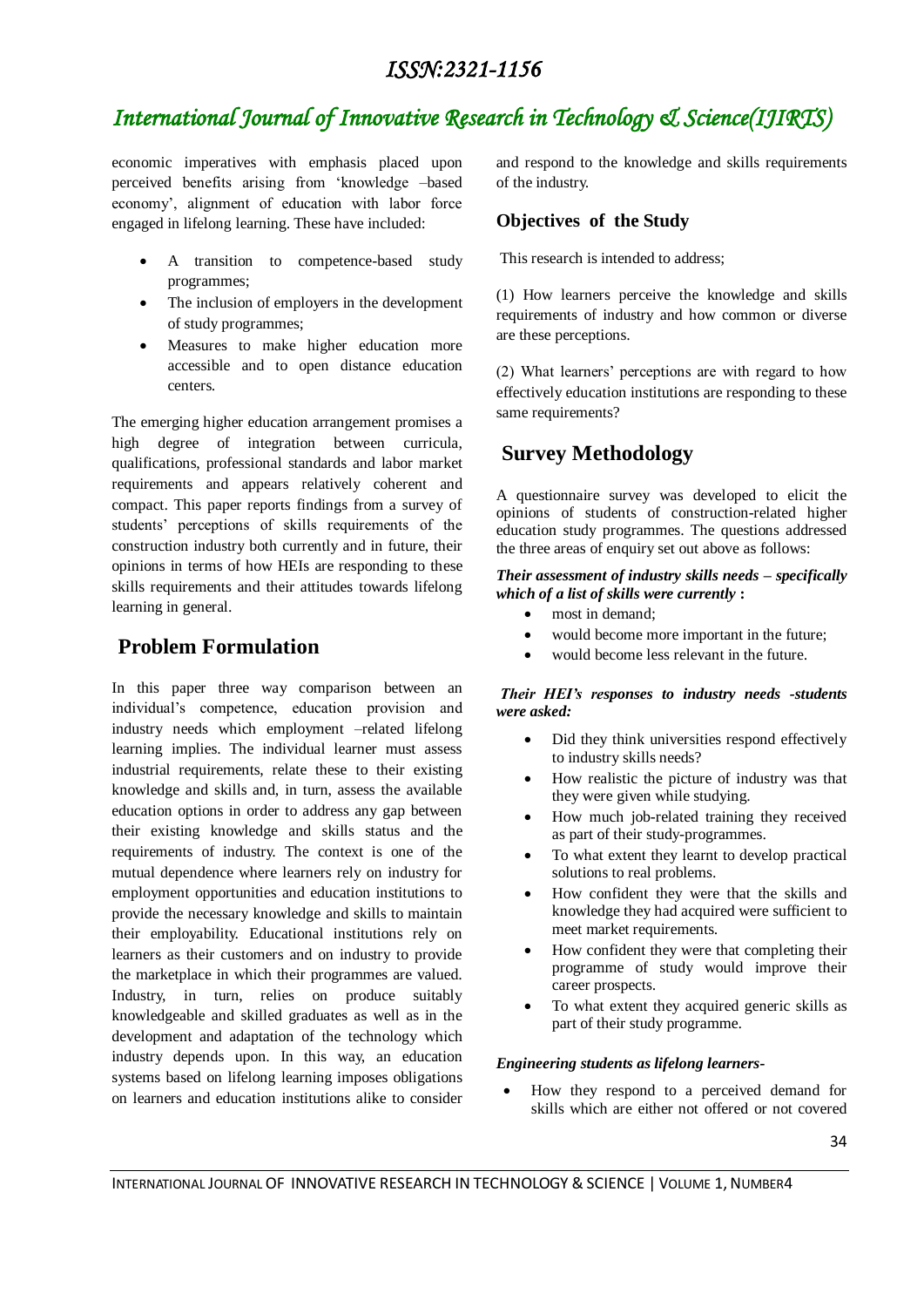to the required depth within their programme of study.

- How they have responded to perceived demands for further knowledge and skills in the past.
- The types of employers they would prefer after graduating.
- Which institutions/organizations they had been in contact with regarding their future career and the extent of this communications
- Their expectations with regard to pursuing further studies after completing their current courses.
- How they benefited from the knowledge and skills obtained from their study programmes in terms doing their jobs.
- What incentives they perceived for pursuing lifelong learning.

## **Result of the Study**

### **A. Description of the Survey Respondents**

123 questionnaires were completed by respondents at different stages of construction-related study programmes. The majority of respondents (118) were students of the Rajeev Gandhi Prodhyogiki Vishwavidhyalay. Of these, 113 were full time students, 3 were part time students and 2 students did not declare their mode of study. 5 respondents were enrolled in full time study programmes at the private college of Engineering. 116 respondents were enrolled in integrated (bachelors + masters) 5-year engineering studies courses, 3 respondents were in 2-year master's degree courses, 2 in 4-year courses (these were international exchange students), 1 was enrolled in a part time 7 year programme of study and I did not respond to this question.56 respondents were in year 1 or 2 of their study programmes, 29 respondents in year 3, and a further 32 respondents were in years 4 or higher of their study programmes. (6 respondents did not reveal their current status in this regard).35 respondents were currently employed while 88 respondents were not.

### **B. Students 'Perceptions of Industrial Skills and Knowledge Requirements**

Tables 1. summarize the survey results which reflect students" options of the specific knowledge and skills areas which industry requires currently and in the future.

 **Table 1 : Learner's Perceptions of the Relative Importance of Generic Skills to Industry**

|                                                            | Curre<br>ntly<br>Most | More<br>importa<br>in<br>nt | Less<br>Import<br>ant<br>in |
|------------------------------------------------------------|-----------------------|-----------------------------|-----------------------------|
|                                                            | in                    | Future                      | Future                      |
|                                                            | Dema                  |                             |                             |
|                                                            | nd                    |                             |                             |
| <b>Technical Skills</b>                                    |                       |                             |                             |
| Technical design skills                                    | 72%                   | 69%                         | 15%                         |
| Technical supervision<br>skills                            | 30%                   | 33%                         | 36%                         |
| Management skills                                          |                       |                             |                             |
| Forecasting<br>and<br>Planning                             | 47%                   | 57%                         | 7%                          |
| Organizing<br>and<br>Coordinating                          | 55%                   | 53%                         | 16%                         |
| Controlling                                                | 36%                   | 32%                         | 24%                         |
| Leadership                                                 | 38%                   | 25%                         | 21%                         |
| General skills                                             |                       |                             |                             |
| Teamwork/collaborati<br>on skills                          | 71%                   | 59%                         | 3%                          |
| Problem solving                                            | 71%                   | 50%                         | 2%                          |
| with<br>Dealing<br>uncertainty<br>and<br>ambiguity         | 27%                   | 24%                         | 12%                         |
| Network skills                                             | 15%                   | 33%                         | 11%                         |
| Organizing<br>information                                  | 26%                   | 29%                         | 15%                         |
| Decision-making                                            | 41%                   | 34%                         | 5%                          |
| Interpersonal<br>communication                             | 41%                   | 30%                         | 9%                          |
| Managing one's time                                        | 47%                   | 46%                         | 4%                          |
| Awareness of ethical,<br>cultural and ecological<br>issues | 6%                    | 31%                         | 20%                         |
| Presentation skills                                        | 15%                   | 24%                         | 24%                         |
| Study skills                                               | 26%                   | 25%                         | 11%                         |

### **C. Students' Perceptions of HEI Responses to Industrial Skills and Knowledge Requirements**

Table 2 and 3 reflect student opinions of the effectiveness of their HEIs" responses to perceived industrial knowledge and skills demands.Table 2 shows questions and responses relating to overall perceptions of HEI responses to industry requirements.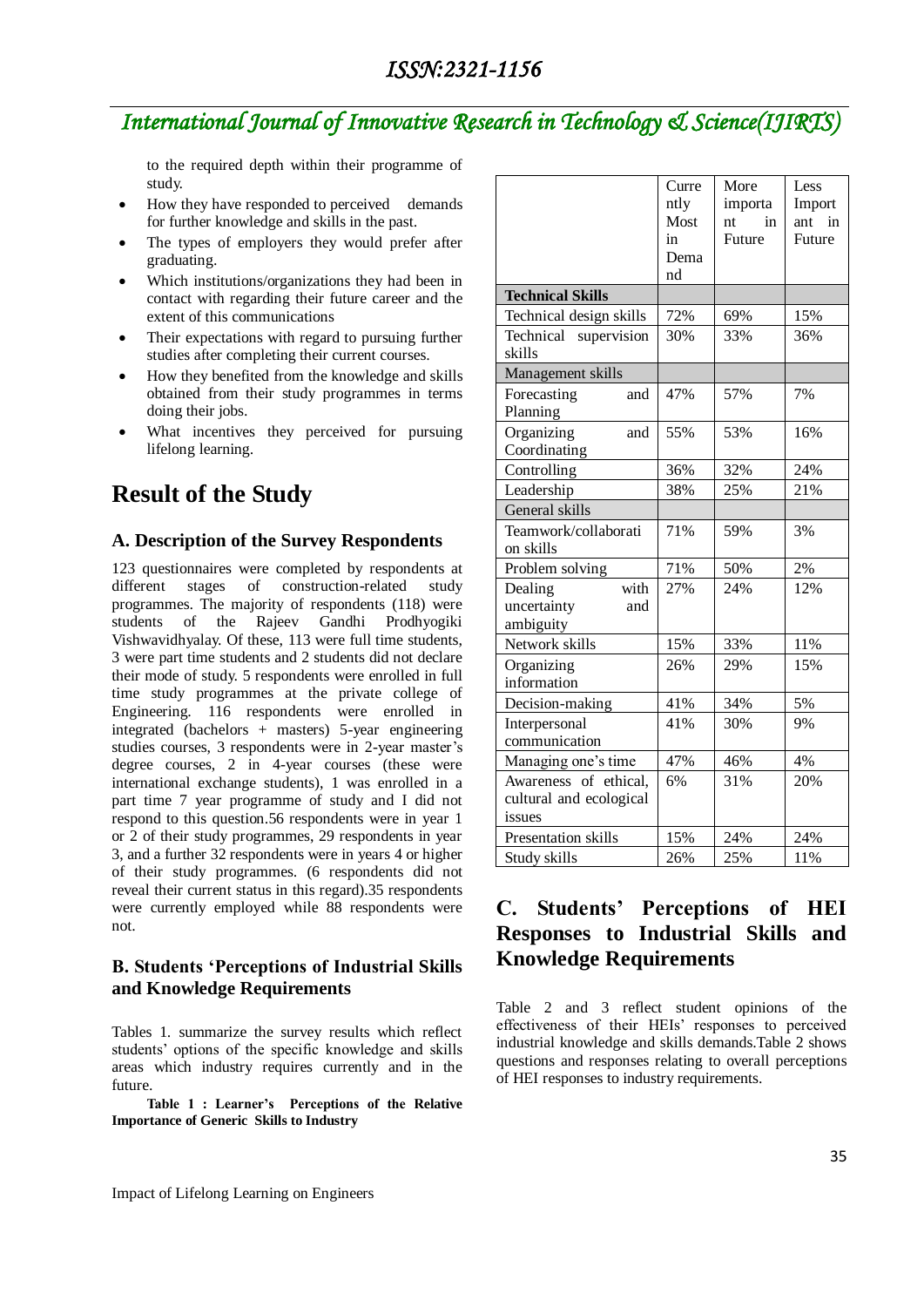## *ISSN:2321-1156*

# *International Journal of Innovative Research in Technology & Science(IJIRTS)*

**Table 2: Perceptions of HEI Responses to Industry Knowledge and Skills Requirements**

| <b>Questions</b>       | <b>Responses</b> |            |            |  |  |
|------------------------|------------------|------------|------------|--|--|
| Do you thing           | Yes              | Moderately | No         |  |  |
| HEIs respond           | 10%              | 59%        | 29%        |  |  |
| effectively to         |                  |            |            |  |  |
| industry skill         |                  |            |            |  |  |
| needs?                 |                  |            |            |  |  |
| How realistic          | Realistic        | Somewhat   | Unrealis   |  |  |
| is the picture         |                  | realistic  | tic        |  |  |
| $\sigma$<br>industry   | 8%               | 67%        | 23%        |  |  |
| you are given          |                  |            |            |  |  |
| while                  |                  |            |            |  |  |
| studying?              |                  |            |            |  |  |
| How<br>much            | More than        | Sufficient | Less       |  |  |
| job-related            | sufficient       |            | than       |  |  |
| training<br>do         |                  |            | sufficien  |  |  |
| you receive as         |                  |            | t          |  |  |
| part of your           | 2%               | 27%        | 70%        |  |  |
| study-                 |                  |            |            |  |  |
| programme?             |                  |            |            |  |  |
| To<br>what             | More than        | Sufficient | Less       |  |  |
| extent do you          | sufficient       |            | than       |  |  |
| learn<br>to            |                  |            | sufficien  |  |  |
| develop                |                  |            | t          |  |  |
| practical              | 2%               | 38%        | 57%        |  |  |
| solutions<br>to        |                  |            |            |  |  |
| real                   |                  |            |            |  |  |
| problems?              |                  |            |            |  |  |
| How                    | Very             | Mildly     | <b>Not</b> |  |  |
| confident<br>are       | Confident        | confident  | confiden   |  |  |
| you that<br>the        |                  |            | t          |  |  |
| skills<br>and          | 7%               | 55%        | 37%        |  |  |
| knowledge<br>have      |                  |            |            |  |  |
| you<br>acquired<br>are |                  |            |            |  |  |
| sufficient<br>to       |                  |            |            |  |  |
| meet market            |                  |            |            |  |  |
| requirements?          |                  |            |            |  |  |
| How                    | Very             | Mildly     | Not        |  |  |
| confident<br>are       | Confident        | confident  | confiden   |  |  |
| that<br>you            |                  |            | t          |  |  |
| completing             | 28%              | 53%        | 20%        |  |  |
| your<br>current        |                  |            |            |  |  |
| programme of           |                  |            |            |  |  |
| study<br>will          |                  |            |            |  |  |
| improve your           |                  |            |            |  |  |
| chances<br>of          |                  |            |            |  |  |
| getting<br>a           |                  |            |            |  |  |
| suitable job?          |                  |            |            |  |  |

Respondents" opinions with regard to the degree to which they acquire generic skills as part of their study programmes are shown in Table 3 below.

| Table 3: Student's Opinions of the Sufficiency of Generic |  |  |
|-----------------------------------------------------------|--|--|
| <b>Skills Acquisition</b>                                 |  |  |

| To what extent do you<br>the following<br>acquire<br>generic skills as part of<br>your study programme? | More<br>than<br>sufficient | Sufficient | Ins<br>uffi<br>cie<br>nt |
|---------------------------------------------------------------------------------------------------------|----------------------------|------------|--------------------------|
| Teamwork/collaboration<br>skills                                                                        | 2%                         | 53%        | 41<br>$\%$               |
| Problem solving                                                                                         | 4%                         | 63%        | 30<br>$\%$               |
| Dealing with uncertainty<br>and ambiguity                                                               | 4%                         | 50%        | 41<br>$\%$               |
| Organizing information                                                                                  | 13%                        | 66%        | 17<br>$\%$               |
| Decision-making                                                                                         | 3%                         | 68%        | 26<br>$\%$               |
| Interpersonal<br>communication                                                                          | 8%                         | 54%        | 35<br>$\%$               |
| Networking skills                                                                                       | 3%                         | 29%        | 64<br>$\%$               |
| Managing one's time                                                                                     | 3%                         | 68%        | 26#                      |
| Study skills                                                                                            | 16%                        | 74%        | 5%                       |
| Presentation skills                                                                                     | 2%                         | 47%        | 48<br>$\%$               |
| Awareness of ethical,<br>cultural and ecological<br>issues                                              | 3%                         | 41%        | 48<br>$\%$               |

### **D. Students as Lifelong Learners**

Table 4-11 provide insight into student perceptions of lifelong learning and the extent to which the surveyed students conform to the learner model suggested by the proposed model.Table 4 and 5 show student responses, to perceived knowledge and skills demands. Table 5 refers only to those students who were employed in fields relevant to their current study programmes.

### **Table 4 : Students' Responses to Perceived Knowledge and Skills Demands**

| If you perceive a demand for $ #$ |  |
|-----------------------------------|--|
| skills which are either not       |  |
| offered or not covered to the     |  |
| required depth within your        |  |
| programme of study what           |  |
| do you do?                        |  |

 $\frac{9}{6}$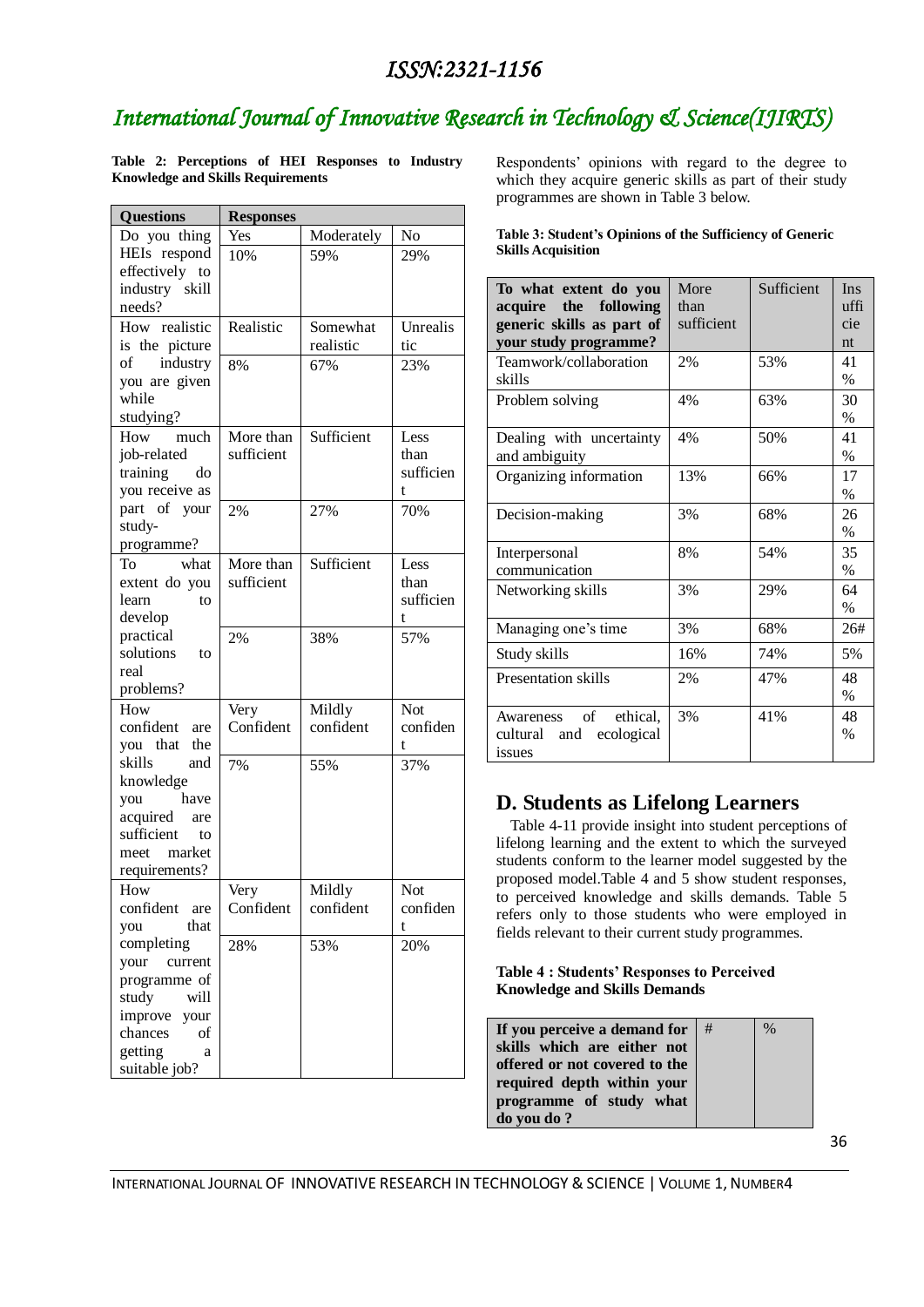| (Note : multiple responses)<br>allowed)                   |    | (123) |
|-----------------------------------------------------------|----|-------|
| Enrol for further instruction at<br>other institution     | 65 | 53%   |
| Expect your employer to<br>provide the necessary training | 82 | 67%   |
| Request changes in course<br>content from your HEI        | 3  | 2%    |
| Other                                                     | 5  | 4%    |
| No response                                               |    | 3%    |

**Table 5: Students' Responses to Perceived Knowledge and Skills Demands**

| In the past, when you have<br>noticed a need for obtaining<br>further knowledge and skills<br>what remedial measures have<br>you taken? | #  | $\%$       |
|-----------------------------------------------------------------------------------------------------------------------------------------|----|------------|
| (Note : multiple responses<br>allowed)                                                                                                  |    | (/22       |
| Self-directed study                                                                                                                     | 13 | 59<br>%    |
| Own firm course                                                                                                                         | 9  | 41<br>$\%$ |
| Professional institution courses                                                                                                        | 7  | 32<br>$\%$ |
| <b>HEI</b> courses                                                                                                                      | 7  | 32<br>%    |
| .)ther                                                                                                                                  |    | 5%         |

Table 6 and 7 refer to students' employer preferences and preferred strategies should they find employment to be unavailable.

#### **Table 6 : Preferred Employers**

| For which of the following types<br>of employers would you most<br>like to work after graduating? | #              | $\%$ |
|---------------------------------------------------------------------------------------------------|----------------|------|
| (Note : multiple<br>responses<br>allowed)                                                         |                | (22) |
| Government agency                                                                                 | 10             | 8%   |
| Private sector design firm                                                                        | 33             | 27%  |
| Private sector construction firm                                                                  | 54             | 44%  |
| University                                                                                        | $\mathfrak{D}$ | 2%   |
| Self-employment                                                                                   | 31             | 25%  |
| No Preference                                                                                     | 16             | 13%  |
| Other                                                                                             | 3              | 2%   |
| No response                                                                                       |                | 1%   |

**Table 7: Students' Contact with Institutions Outside their HEIs**

**Which of the following institutions/organizations have you been in contact with regarding your future career and what has been the extent of this communication?**

|                                             | Regu<br>lar | <b>Irreg</b><br>ular<br>direct | <b>Indir</b><br>ect | No<br>cont<br>act | N <sub>0</sub><br>respo<br>nse |
|---------------------------------------------|-------------|--------------------------------|---------------------|-------------------|--------------------------------|
| Careers<br>advisors                         | 2%          | 6%                             | 29%                 | 62%               | 2%                             |
| Professi<br>onal<br>Instituti<br>ons        | 0%          | 2%                             | 26%                 | 72%               | $1\%$                          |
| Professi<br>onal<br>standard<br>S<br>agency | 0%          | 3%                             | 20%                 | 76%               | 2%                             |

The intensions of respondents with regard to engaging in lifelong learning are shown in Table 8 below.

#### **Table 8: Intentions with Regard to Further Studies**

| After<br>completing<br>current<br>your<br>course, do you<br>expect<br>to<br>pursue further<br>studies? | #  | $\%$  |
|--------------------------------------------------------------------------------------------------------|----|-------|
|                                                                                                        |    | (123) |
| Yes                                                                                                    | 44 | 36%   |
| No                                                                                                     | 77 | 63%   |
| No response                                                                                            | 2  | 2%    |

Table 9 and 10 show the responses elicited from students regarding the benefits to their careers which they expected to derive from learning. The benefits from their current study programmes as perceived by employed students (who were employed in a field relevant to their study programme) is given in Table 9. Table 10 refers to the general benefits from engaging in lifelong learning perceived by all responding students.

**Table 9: Employed Students' Perceived Benefits of Receiving Training While Employed**

#### Impact of Lifelong Learning on Engineers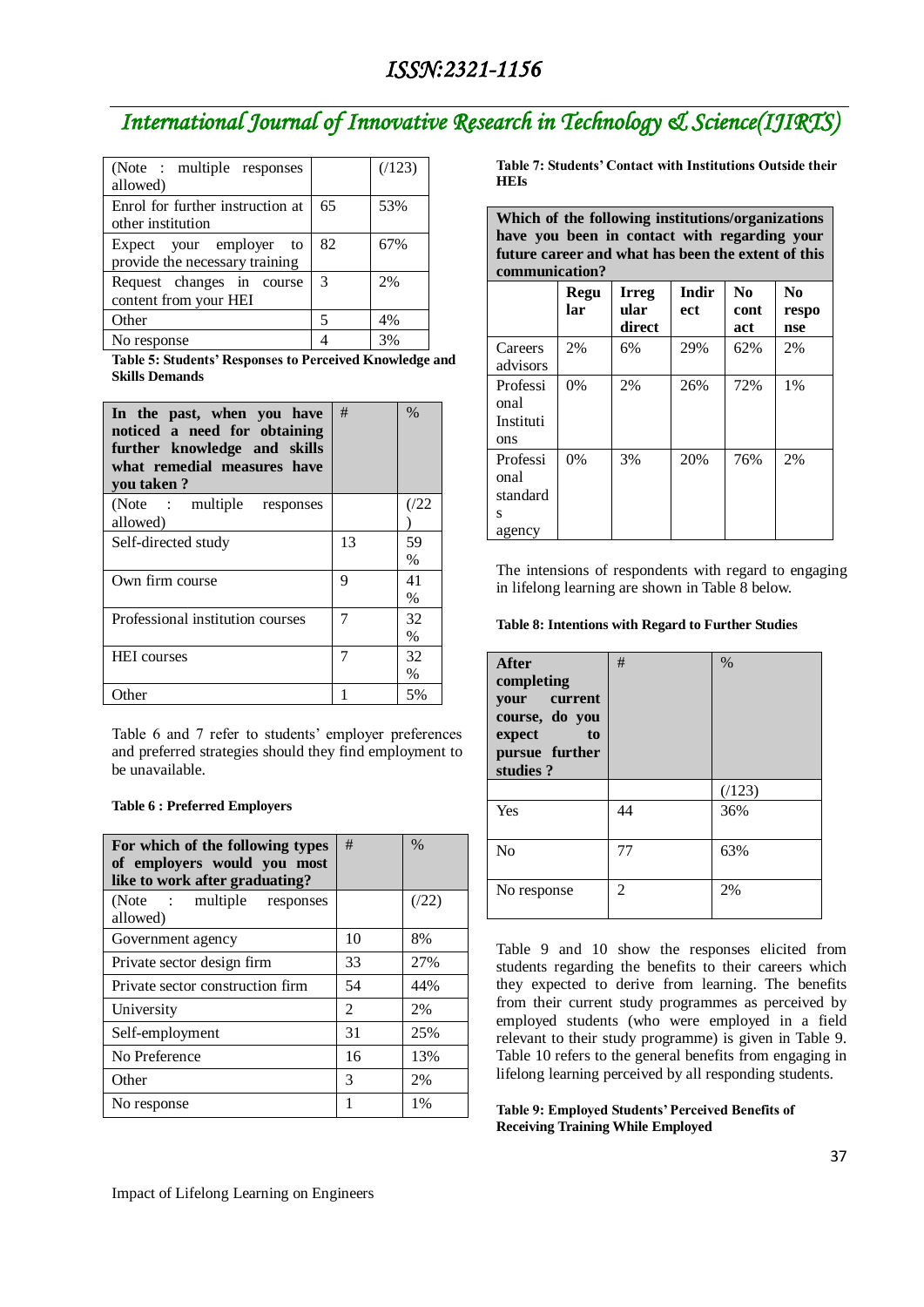| How do<br>vou<br>benefit from the<br>knowledge and<br>skills obtained<br>from your study<br>programme<br>in<br>terms doing your<br>job? | #  | $\%$ |
|-----------------------------------------------------------------------------------------------------------------------------------------|----|------|
| (Note: multiple)<br>responses<br>allowed)                                                                                               |    | (22) |
| Increased<br>confidence                                                                                                                 | 17 | 77%  |
| Improved<br>promotion<br>prospects                                                                                                      | 13 | 59%  |
| Higher salary                                                                                                                           | 8  | 36%  |

#### **Table 10: Perceived Incentives for Pursuing Lifelong Learning**

| What incentives do<br>vou<br>perceive for pursuing lifelong<br>learning | #   | $\%$  |
|-------------------------------------------------------------------------|-----|-------|
| (Note: multiple responses)<br>allowed)                                  |     | (123) |
| Improved earnings                                                       | 76  | 62%   |
| diversity<br>of<br>Greater<br>employment opportunities                  | 101 | 82%   |
| <b>Other</b>                                                            | 15  | 12%   |

## **Data Analysis and Discussion of Findings**

Where a large difference between the percent of respondents indicating a skill as being more important in the future compared to the % of respondents indicating that the same skill is less relevant in the future, this implies agreement or commonality in perception among a majority of the respondents. This is particularly noticeable with regard to the skills "technical design skills", "forecasting and planning", "English". "teamwork/collaboration", "problem "teamwork/collaboration", "problem" solving", and "managing one's time" all of which are

perceived by a large majority to be more important in the future.However, there is also evidence of the diversity of learner perceptions as illustrated when a similar number of respondents indicate that a particular skill will have more importance in the future to those indicating that the same skill will have less relevance in the future (as is the case with, for example, "technical supervision skills", "leadership", "Swedish" and "presentation skills".) With reference to the findings in Table 2: Perceptions of HEI responses to industry knowledge and skills requirements, it is notable (and concerning) that high proportions of respondents consider that HEIs do not respond effectively to industry skills needs (29%) and are of the opinion that the picture of industry given while studying is unrealistic (23%). 70% of respondents considered that there was insufficient knowledge and skills to meet market requirements. 1 to 5 respondents expressed a lack of confidence that completing their study programme would improve their career prospects. In addition, high proportions of respondents indicated that their acquisition of generic skills was insufficient (Table 3: Student"s opinions of the sufficiency of generic skills acquisition). Particularly worryingly, 50% of respondents reported that the extent to which they acquire "awareness of ethical, cultural and ecological issues" was insufficient. The overall impression, therefore, is that a considerable proportion of the students questioned are of the opinion that their HEIs" responses to industry requirements are inadequate. This may also reflect students' feelings of insecurity with regard to their future employment. The survey responses shown in Table 4-10 reflect the multi-faceted and complex nature of the surveyed engineering students as learners. On one hand, the students appeared to have astute insights into some of the lifelong learning issues, for example, in both Table 9: Employed students' perceived benefits of receiving training while employed, and Table 10: Perceived incentives for pursuing lifelong learning, responses indicated that students did not expect that additional learning would translate into higher earnings so much as greater confidence in doing one's job and increased flexibility in employment. On the other hand, the majority of responses indicated a passive rather than active approach towards their own learning as evidenced, for example, in Table 4: Students' responses to perceived knowledge and skills demand, where adequate skills and/or knowledge then they would expect their future employer to provide them. In similar vein, most respondents had no contact with institutions/organizations beyond their own HEI (Table 7) and 63% of respondents indicated that they did not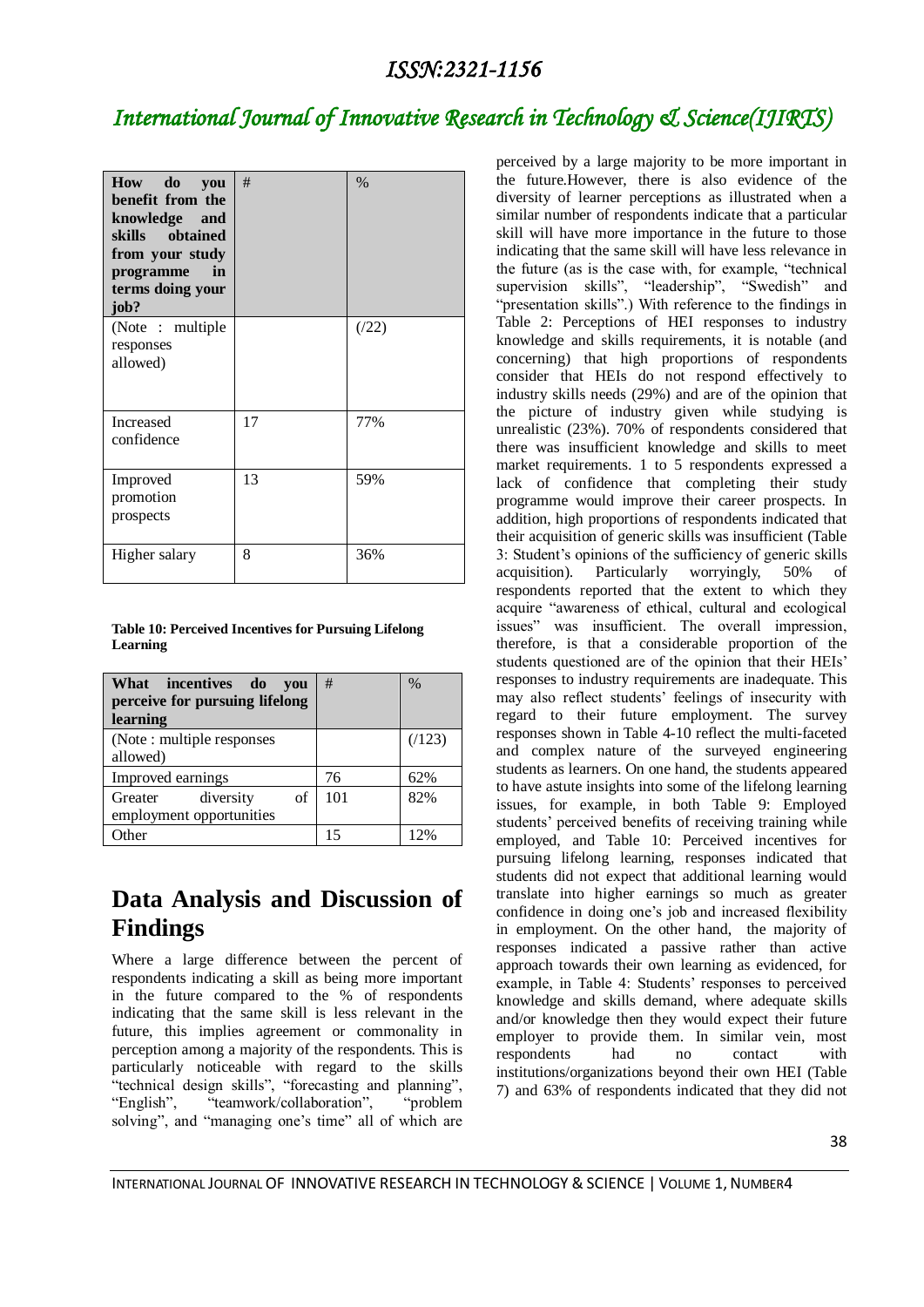expect to undertake further studies once they had completed their current study programmes (Table 8).

Further analysis of the data was carried out by disaggregating the responses according to :

- (a) the respondents" year of study (into 3 categories of years 1& 2; year 3; year 4 & higher)
- (b) the respondent"s employment status (into 2 categories of employed and not employed)

Applying Chi square testing to determine whether responses from students within these categories were significantly different from each other. Table 11 shows only those instances where a significant difference (at – 0.01) in responses from students in different categories was revealed. Significant differences  $(p<0.01)$  were noted in responses regarding the importance of technical supervision skills in the future where 62% of respondents in year 3 of their study programmes considered technical supervision skills likely to be more important in the future compared to 30% of respondent in year 1 and 2 and only 16% of respondents in year 4 and higher.

## **Conclusions**

The survey results underline the challenges faced by HEIs in attempting to respond to the knowledge and skills requirements of industry in general as well as the individualized interpretations of the same by individual learners. To some extent, the modularization of curricula, greater flexibility and choice may cater for the diversity among learners (and, very likely, the diversity of skills needs among industry employers too) but these changes tends also to detract from a cocoordinated development of the generic skills and theoretical fundamentals which enable students to efficiently acquire additional knowledge and skills as and when they need to. The higher education reforms which have recently been introduced in Estonia have given an impression of integration of education curricula, professional qualifications and employment in industry. Yet this model"s simplicity implies considerable standardization when, as evidenced by the findings of the labour force are expected to replace the "front-end model" of traditional higher education systems with attempts to respond to 'demands' and these demands are diverse rather than standardized. The extent to which there can be a common understanding of industry requirements is questionable. The findings of this survey suggest there is some, limited commonality of perceptions among learners with regard to particular skills but the overall picture is characterized by the diversity of learner perspectives and this challenges the model of simple integration portrayed at policy level.

In the opinion of the learner's questioned, HEI responses to perceived need of industry appear to be inadequate suggesting that HEI reform efforts should both address any underlying alignment issues between graduate competence and industry requirements as well as coherently communicate to stakeholders the envisaged role of the HEIs with regard to this alignment. In addition, the various types of HEI offer a range of levels of education and each of these levels might align differently with industrial needs. Whereas technical colleges may be expected to be focused on providing graduates with specific skills applicable in industry, universities might be expected to offer a more general education imparting a broader knowledge and systematic understanding to students (focusing more on answering questions of "why" than of "how"). Lifelong learning calls for a balance between these while catering to the individual need of the learner. This may just as well involve the broadening of understanding of learners already possessing skills as the skilling of with prior understanding or the provision of both. The diversity in student responses clearly indicates that the spectrum of learner's needs will be wide. The survey findings further indicate that the students themselves do not generally conform with the ideal of the "lifelong learner' suggested by the comparative model (shown in Fig. 1). This implies a need for better articulation of the envisaged role of the learner within the lifelong learning system- even (or perhaps especially) if this role is unpalatable or unacceptable to learners themselves (and therefore society in general). This would encourage valuable public debate in terms of the appropriateness of the emerging educational system which, at a practical, implementation level, does not give the impression of coherence.

### References

[1] B.A. Yeaxlee, An Educated Nation, Oxford University Press, 1921.

 [2] E. Faure, Learning to Be: the world of education today and tomorrow

 [3] J.Delors, Learning : The Treasure Within, Report to UNESCO of the International Commission on Education for the Twenty-First Century, 1996